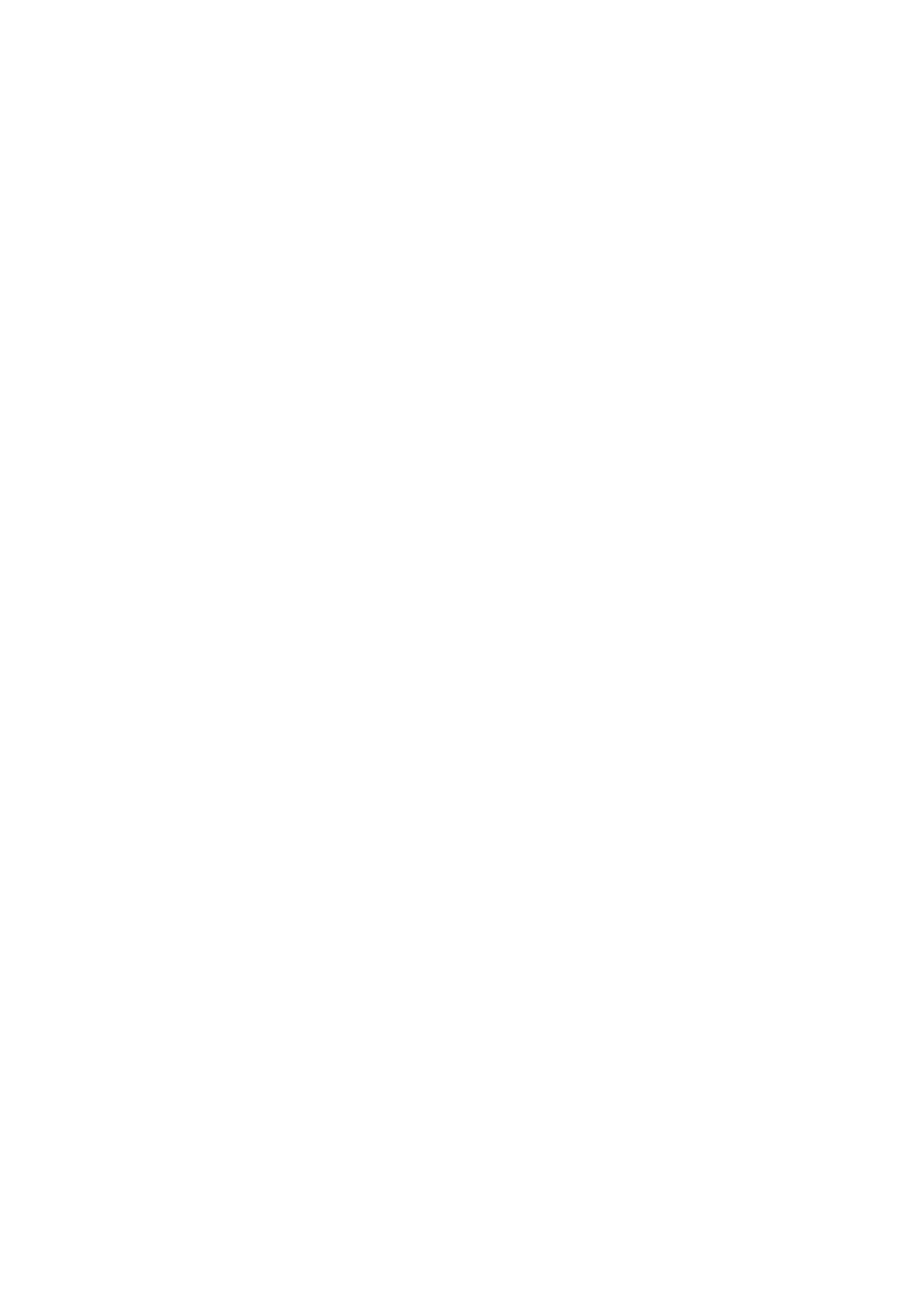## *After your biopsy*

You have had a test today known as a core biopsy. As a result of this needle test you may develop some bruising within your breast. To limit the amount of bruising that develops we recommend:

1. Keep the dressing which the nurse applied dry for 24 hours. After 24 hours you can remove the dressing.

If you develop any itching around the area, remove the dressing immediately as this may suggest an allergy.

If you have paper stitches (sometimes called Steri-Strips®) leave these until they come off on their own. If they're still in place one week after your biopsy they may need just a little help to come off.

2. Keep some gentle pressure on your dressing by putting your bra on top of the dressing and keeping your bra on overnight.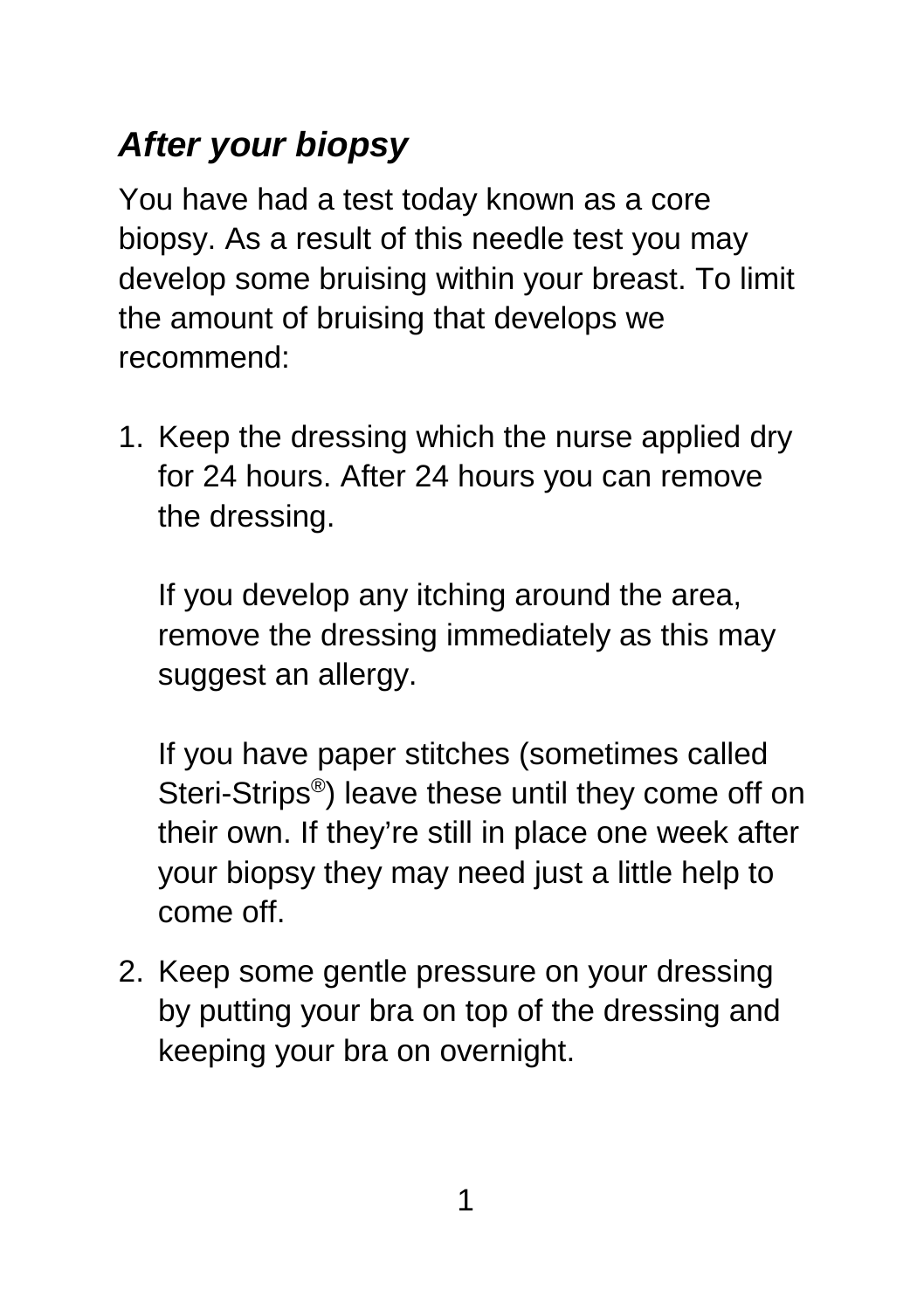3. Do not do any heavy lifting, exercise or other activity where you have to use the arm on the side on which the biopsy was taken, for the next 24 hours.

Remember that heavy lifting can include things like carrying shopping bags, lifting children and vacuuming.

- 4. If you need painkillers due to the discomfort at the biopsy site, please use paracetamol. **Do not take** aspirin or ibuprofen (such as Nurofen® or Brufen®) as these drugs can affect your blood clotting and may increase the amount of bruising.
- 5. If you have bleeding at the biopsy site, apply pressure for 10 minutes with your flattened hand.

To relieve discomfort it may help to apply a small ice pack over the area intermittently for 3 to 4 hours after your procedure. If you use an ice pack, apply it over the dressing and **not** directly onto the skin. If the bleeding persists, contact your GP for advice (or NHS24 on 111 if after working hours).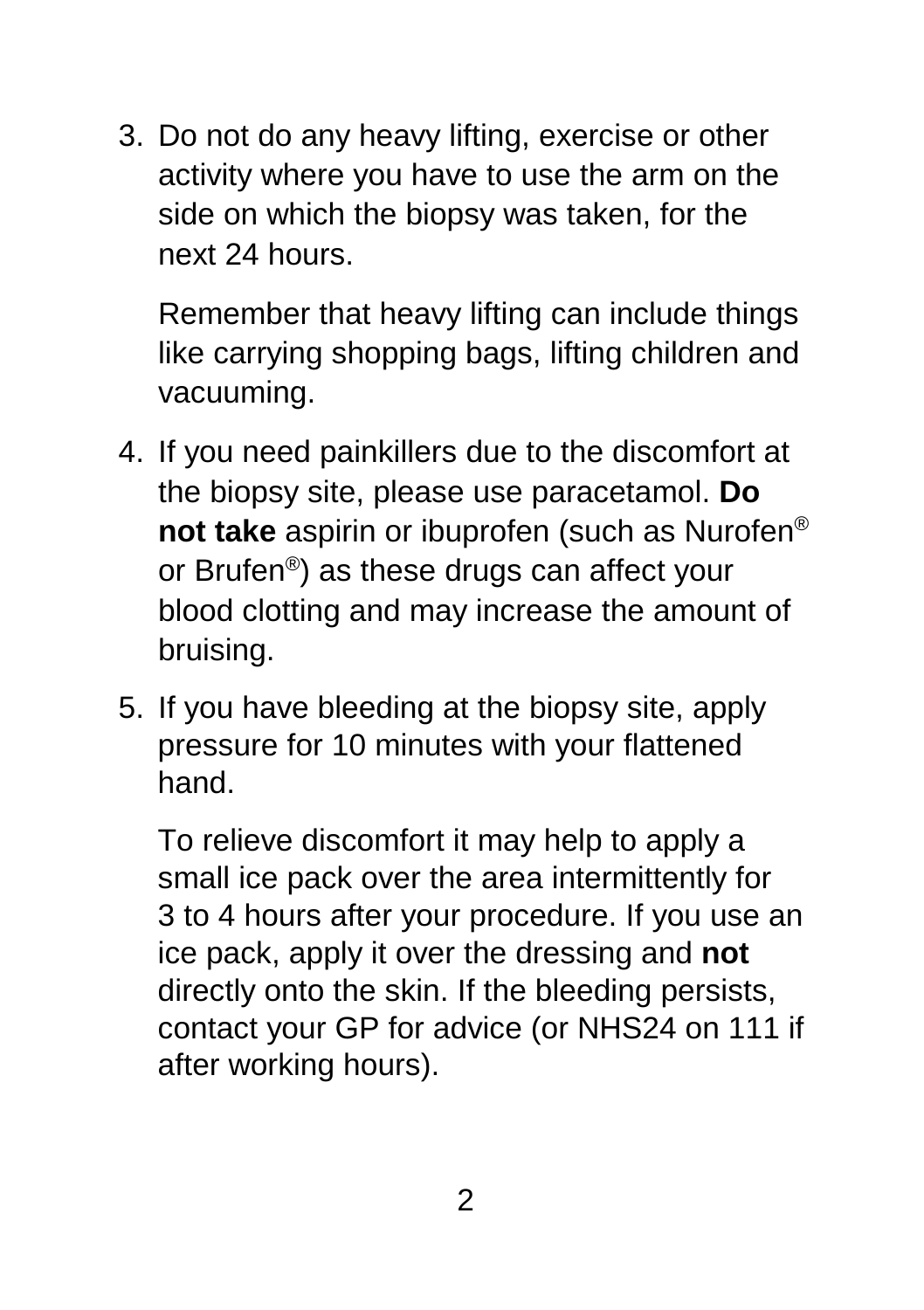### *Is there anything I should look out for?*

The risk of developing an infection after a breast biopsy is very low, but please look out for any redness or inflammation of your breast or any unusual discharge from the biopsy site.

Signs of infection can also include feeling hot, sick, tired or feeling pain in the breast that won't settle with painkillers.

An extremely rare complication of this procedure can occur if the needle goes off course resulting in a small puncture in the lining of the lung. If you become unusually short of breath, contact your GP or NHS24 immediately.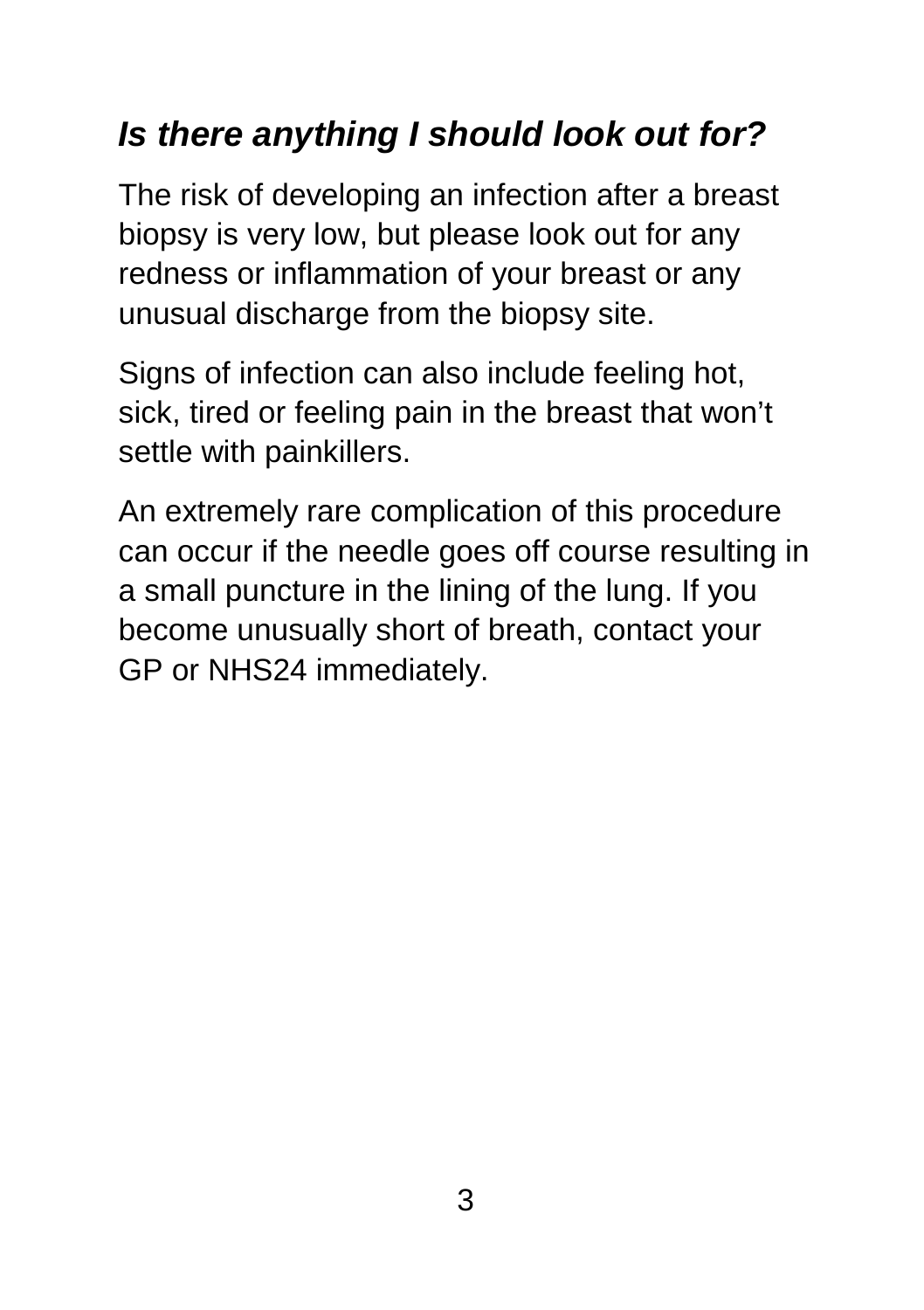#### *How do I get my results?*

The result of your test today will not be available for approximately 10 days. If you do not have an appointment to discuss the result of your core biopsy test and do not receive one within the next 2 weeks, please telephone the secretaries in Ward 315 on the following numbers:

#### **Secretaries' phone numbers:**

 $\mathbf{\mathcal{F}}$  (01224) 552739 $\mathbf{\mathcal{F}}$ 

雷(01224) 552106 雷

雷 (01224) 552105 雷

雷 (01224) 559404 雷

Secretaries are usually available 9am to 4.30pm, Monday to Friday